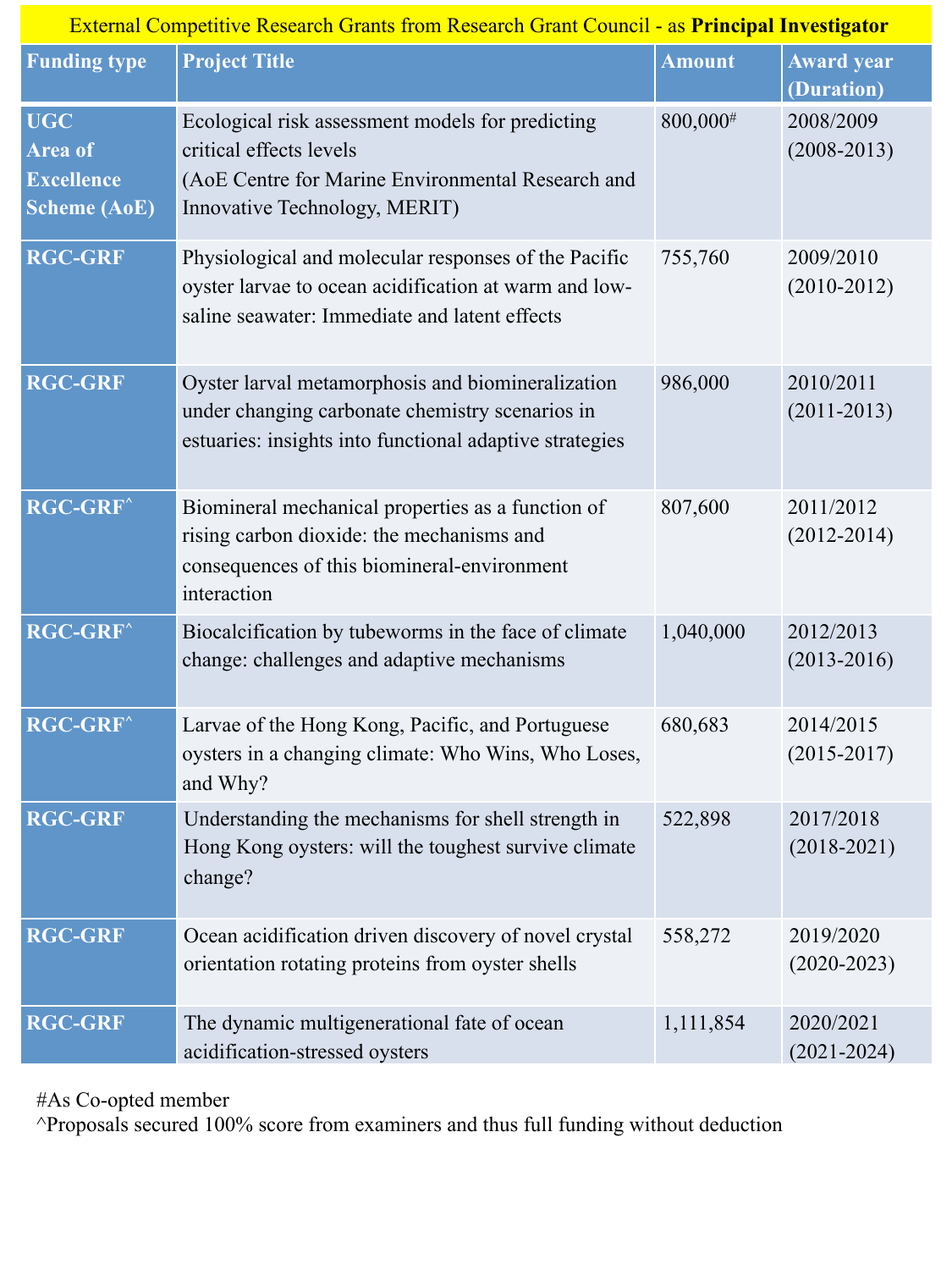| <b>External Research Grants from non-RGC sources as Principal Investigator</b> |                                                                                                   |               |                                 |  |  |
|--------------------------------------------------------------------------------|---------------------------------------------------------------------------------------------------|---------------|---------------------------------|--|--|
| <b>Funding type</b>                                                            | <b>Project Title</b>                                                                              | <b>Amount</b> | <b>Award year</b><br>(Duration) |  |  |
| <b>HKU-NUS</b><br><b>Collaboration</b><br>grant                                | <b>Marine Proteomics</b>                                                                          | 120,000       | 2010-2011                       |  |  |
| <b>HKU-Norway</b><br><b>Collaboration</b><br>grant                             | Larval proteomics: response of fish larval proteome to<br>ocean acidification                     | 250,000       | 2010-2012                       |  |  |
| <b>HKU-Norway</b><br><b>Collaboration</b><br>grant                             | Effect of ocean acidification on protein expression<br>(proteomics) of high-artic zooplankton     | 350,000       | 2012-2014                       |  |  |
| <b>SFC/RGC</b><br><b>Joint Research</b><br><b>Scheme</b>                       | Biomineralization response of shellfish to global<br>change: biomaterial aspects and applications | 125,000       | 2014-2015                       |  |  |
| <b>ECF Fund</b>                                                                | 2nd Interdisciplinary Symposium on Ocean<br>Acidification and Climate Change (2nd ISOACC)         | 247,200       | 2016-2017                       |  |  |
| <b>AFCD-SFDF</b><br>Grant                                                      | Hatchery seed production for sustainable oyster<br>aquaculture in Hong Kong                       | 5,300,000     | 2021-2024                       |  |  |
| <b>Lee Kum Kee</b><br>Company<br><b>Grant</b>                                  | Solutions for Reducing "Winter" mortality of Hong<br>Kong Oyster                                  | 3,000,000     | 2021-2024                       |  |  |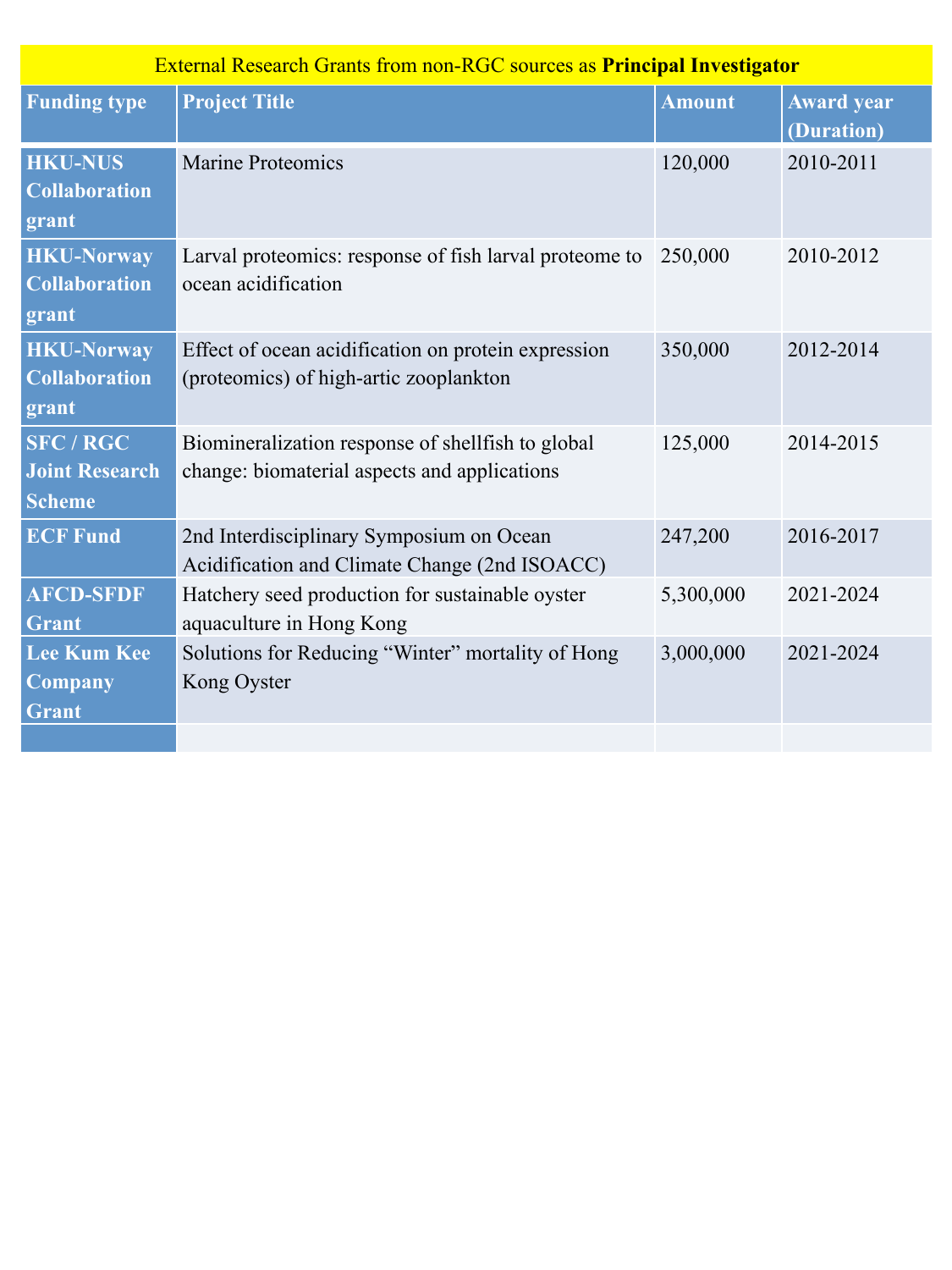| <b>External Research Grants as Co-Investigator</b>                                                                                                  |                                                                                                                                                                |           |                                 |  |  |
|-----------------------------------------------------------------------------------------------------------------------------------------------------|----------------------------------------------------------------------------------------------------------------------------------------------------------------|-----------|---------------------------------|--|--|
| <b>Funding type</b>                                                                                                                                 | <b>Project</b>                                                                                                                                                 | Amount    | <b>Award Year</b><br>(Duration) |  |  |
| Agriculture,<br><b>Fisheries &amp;</b><br><b>Conservation</b><br>Dept.,<br><b>HKSARG</b>                                                            | Baseline survey of benthic community in<br>Deep Bay                                                                                                            | 1,200,000 | 2011<br>$(2011 - 2013)$         |  |  |
| <b>RGC-GRF</b>                                                                                                                                      | Predicting the fate of marine bivalves in a<br>warming world                                                                                                   | 736,128   | 2013/2014<br>$(2014 - 2016)$    |  |  |
| <b>RGC-GRF</b>                                                                                                                                      | Investigation on the mechanics of adhesion<br>between tubeworm (Hydroides elegans) and<br>substrata                                                            | 692,894   | 2014/2015<br>$(2015 - 2017)$    |  |  |
| <b>RGC-GRF</b>                                                                                                                                      | Will hypoxia and ocean acidification alter<br>biofilms and hence disrupt their role as a<br>signpost for marine larval settlement?                             | 715,836   | 2015/2016<br>$(2016 - 2018)$    |  |  |
| <b>Hong Kong</b><br><b>Oyster Group</b><br>Limited -<br><b>AFCD-</b><br><b>Sustainable</b><br><b>Fisheries</b><br><b>Development</b><br><b>Fund</b> | Oyster depuration in collaboration with<br>Deep Bay Oyster Association                                                                                         | 500,000   | 2018-2021                       |  |  |
| <b>Small</b><br><b>Equipment</b><br><b>Grant from</b><br><b>HKU</b>                                                                                 | A Technology R&D Platform for the<br>Development and Evaluation of bioactive<br><b>Biomaterials for Ageing Osteoporotic Bone</b><br><b>Fractures Treatment</b> | 1,000,000 | 2020-2023                       |  |  |